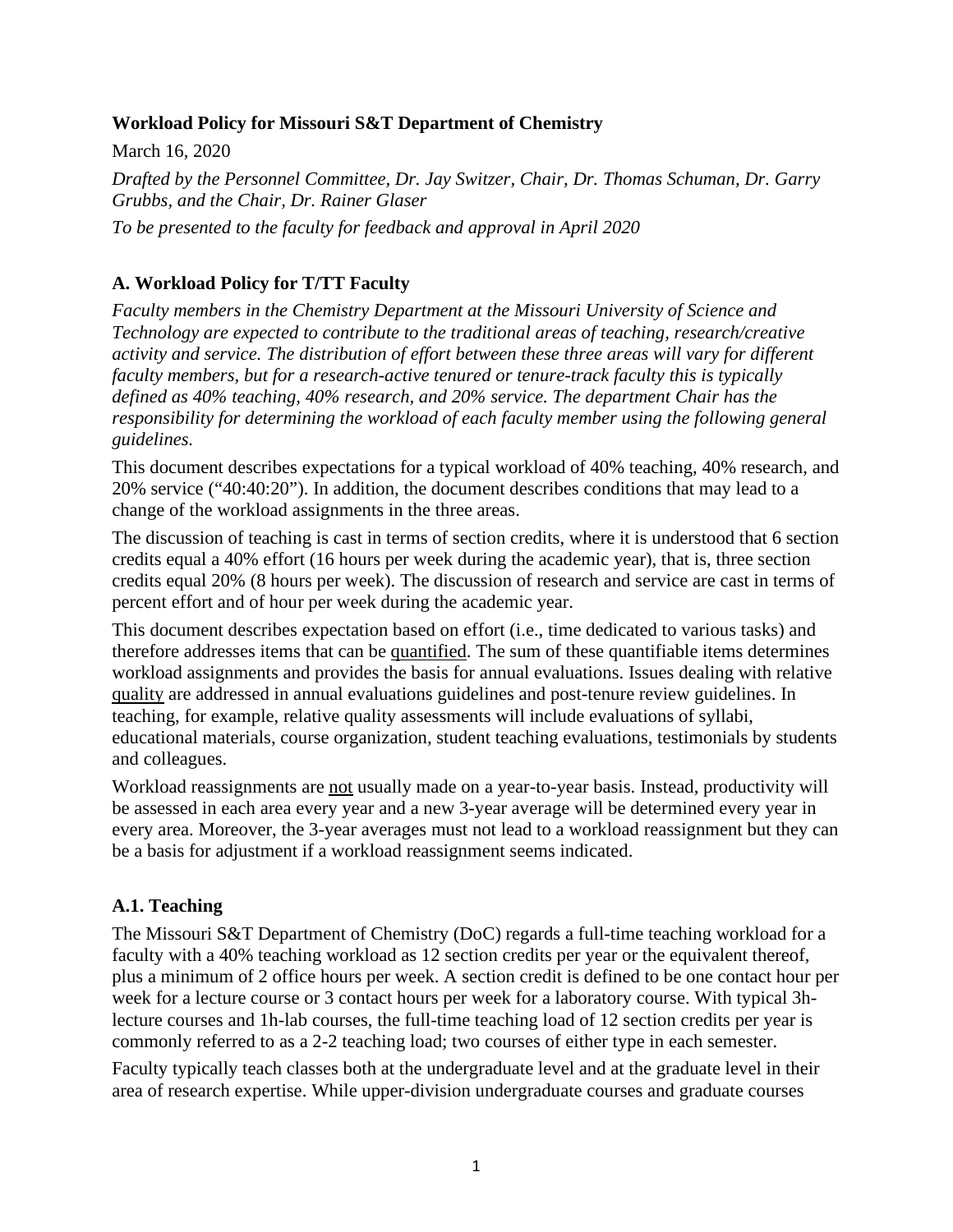usually have moderate to low enrollments, some lower-division undergraduate courses traditionally have very large enrollments (up to 600) and require complex course management and extensive time for interactions with students that greatly exceed normal office hour traffic and/or normal email communications. For such courses with very large enrollments, each group of 125 students counts as one course in the evaluation of teaching productivity. For example, a faculty member teaching one 3h-lecture course with an enrollment of 250 students will be credited 6 section credits in the annual evaluation of teaching productivity.

In addition to lecture and laboratory contact hours, the education of graduate students in research is an essential part of the mission of science faculty at a research university with a vibrant graduate program. The Ph.D. degree is a research degree, and considerable effort is expended to teaching research methods and to providing intellectual guidance to graduate students in the laboratory, in group meetings, in meetings of interdisciplinary working groups, and in one-onone consultations This teaching of graduate students in the research group includes, among other items, instruction on laboratory and computational methods, on information access technology and discipline-specific techniques for searching the chemical literature, and on drafting and editing of manuscripts and dissertations. For this reason, 1 section credit will be credited to a faculty member for each graduate student enrolled in Chemistry 6099.

One of the competitive advantages of Missouri S&T is its strength in integrating undergraduate students in research. The First-Year Research Experience (FYRE) and the Opportunities for Undergraduate Research Experiences (OURE) programs are defining the research culture on the S&T campus. For this reason, 0.5 section credit will be credited to a faculty member for each undergraduate student enrolled in Chemistry 4099, OURE, FYRE, summer REU, or UGSRS project. To ensure proper mentoring, the total section credit for undergraduate research cannot exceed the total section credit for graduate student mentoring.

It is Department of Chemistry policy that faculty members can recruit into their research groups up to two graduate students who are supported by the department with Graduate Teaching Assistantships (GTA). Situations in which faculty have larger research groups will be discussed in section "Research".

For research groups with 0-2 graduate students, the following situations may serve to exemplify the teaching workload policy: A faculty member with an active research group of 2 graduate students and 2 undergraduate students receives 4 section credits. Such a research-active faculty member would be on a 1-1 teaching load. A faculty member with a research group of 1 graduate student and 1 (or more) undergraduate students would receive 1.5 section credits and can expect a teaching workload of 3 courses per year. A research-active faculty member without any graduate students (and any number of undergraduate students) will be assigned a 2-2 teaching workload.

Faculty members with reduced research activity / research productivity will be assigned a higher percent teaching workload and/or additional service workload (vide infra). The increase of the percent teaching workload determines the scope of additional teaching assignments based on the above equalities between percent effort and section credits.

#### **A.2. Research**

To fulfill its research and graduate education missions, the Missouri S&T Chemistry Department expects its faculty to establish an active program of research or scholarship at a level consistent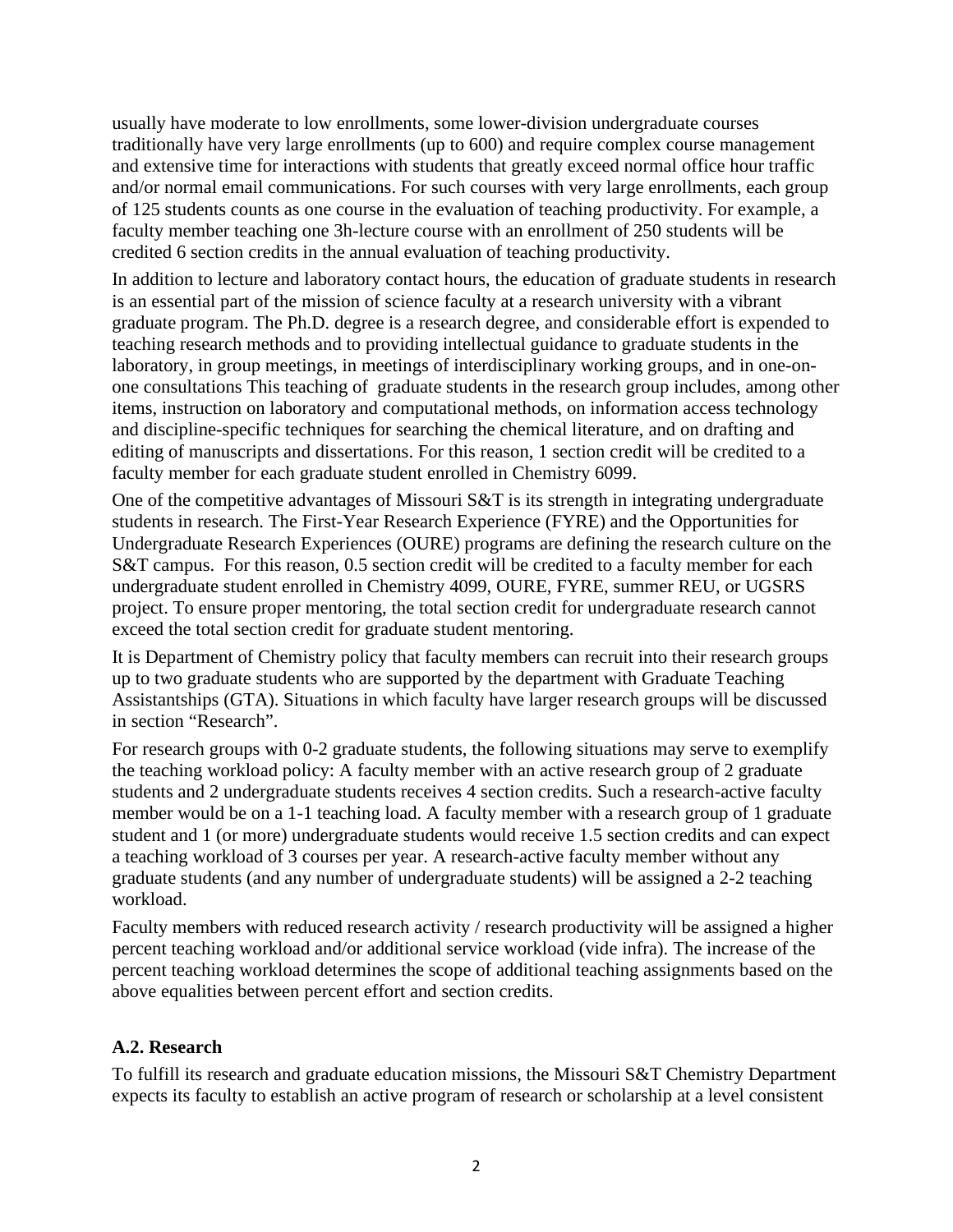with the expectations of the discipline. Excellence in research and scholarly activity helps the professors stay abreast of their fields, brings prestige to the university, helps in raising the rankings of the department and the university, and helps in the recruiting of both undergraduate and graduate students as well as in the recruiting of new highly talented faculty.

The Missouri S&T Department of Chemistry regards a full-time research workload for a faculty with a typical 40% research workload as equivalent to 16 hours per week (i.e., 5% equals 2 hours per week). The research productivity is determined largely by the number of publications in high-impact journals, literature citations, securing of federal and industrial funding in the form of grants and contracts, patents, contributed and invited presentations at regional, national and international conferences, and research awards from national and international societies. External grants that support graduate students are particularly important, because they allow the department to grow its graduate program.

*A.2.1. Standard Expectation for Research Productivity:* Research productivity is expected of a faculty member irrespective of the availability of external funding and/or graduate student assistants. The following description of faculty research productivity applies to faculty without graduate students as well as to faculty with up to two GTA supported graduate students.

We consider the following equalities: Each of two full papers accounts for 10% research effort; each of two conference presentations accounts for 2.5% research effort; each grant proposal to an external funding agency or having \$120k research funding with overhead accounts for 15% research effort.

A revised resubmission of a grant proposal counts half of a new proposal. Faculty engaging in collaborative research may claim partial credit for papers and presentations with additional "corresponding authors" on the author line. We understand "corresponding authors" in the way the term is used by the publication division of the American Chemical Society. For collaborative grant proposals, the faculty's share equals the percent credit assigned on the PSRS form of the OSP.

*A.2.2. Reduced Research Activity / Productivity*: Lack of research productivity leads to a reduction of the percent share of the research workload with a concomitant increase in the percent share(s) of the teaching workload and/or the service workload.

For example, a faculty member who publishes only one paper along with two conference presentations and the submission of one proposal will be reassigned to a 30% research workload share. In another example, a faculty member meeting the paper and presentation requirements but lacking a proposal submission, will be reassigned to a 25% research workload share.

*A.2.3. High Research Productivity*: A faculty member who exceeds the standard research productivity will be rewarded by earning a higher score in the annual evaluation. In addition, this faculty member may be considered for an increase in the percent research workload.

*A.2.4. Research Funding and Buyout Option*: Faculty members can, subject to the approval of the faculty member's Chair, negotiate for a reduction in teaching workload contingent upon the faculty member's ability to obtain external funding to release a portion of their academic year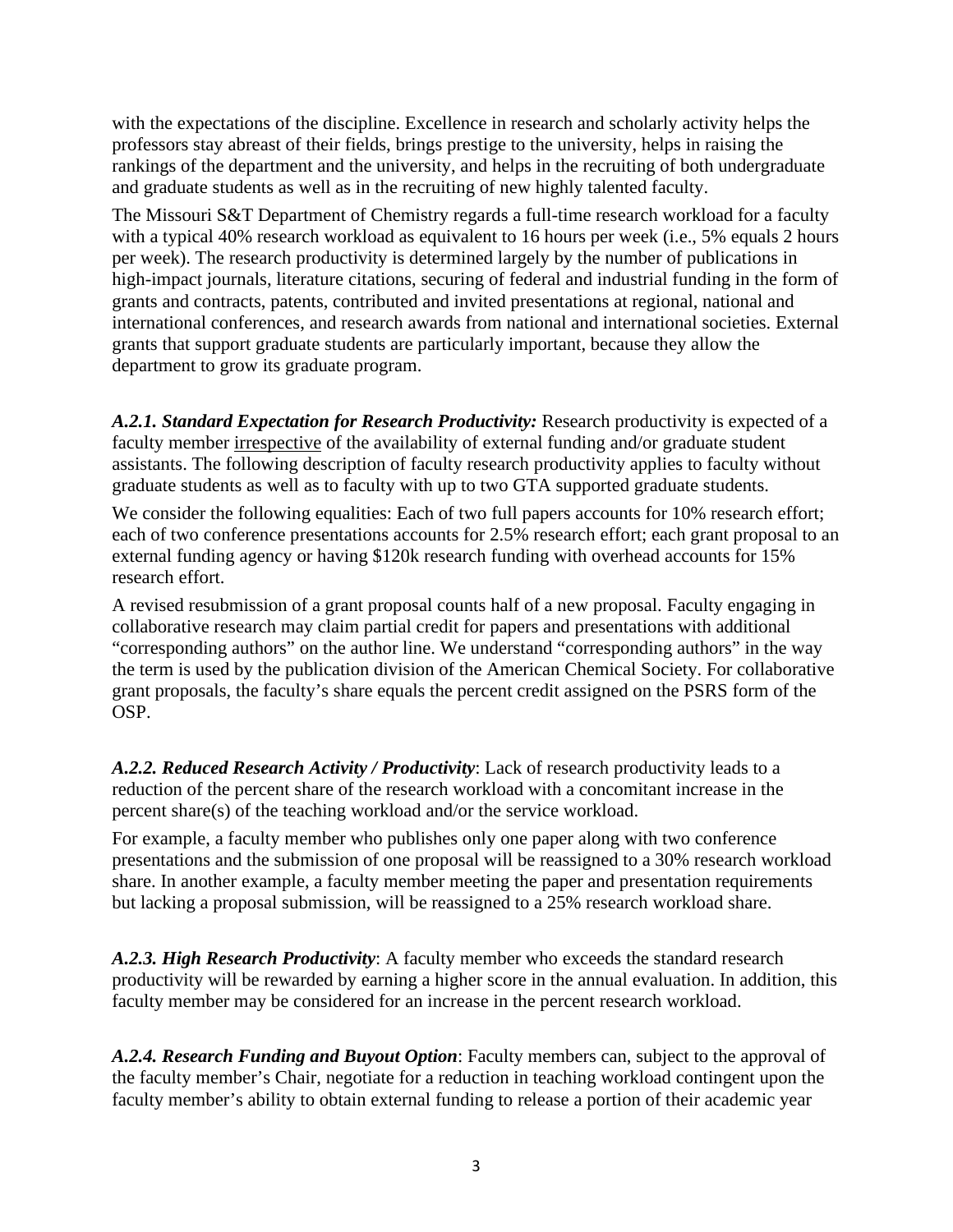salary. Funds generated from external grants in this fashion are to be returned to the faculty member's department to allow the hiring or compensation of teaching faculty to replace the teaching services not covered as a result of the faculty member being released from their teaching commitment.

To obtain the maximum allowable additional release of 3 section credits per year, a faculty member would have to generate from external grants, at a minimum, the larger of 10% of their academic year salary or the actual cost to hire a qualified replacement instructor, with the actual amount to be negotiated by the department Chair and approved by the Provost.

The buyout option leads to an adjustment of the percent research workload but it does not scale the standard expectations for research productivity. For example, a faculty member with an initial 40:40:20 workload and approved for a buyout of 3 section credits (10% workload in one year) will be assigned to 30:50:20 workload distribution. Even though the faculty member now has more time for research, the evaluation of this faculty member on research is still based on the 40% research workload. Any additional increase in research productivity can be used to seek an increase in the percent faculty research workload.

### **A.3. Service**

The Missouri S&T Department of Chemistry regards a standard full-time service workload for a faculty to be a 20% service workload, that is, an effort equivalent to 8 hours per week.

The service productivity is determined largely by faculty service activities that include (a) student-oriented services (student advising, design team advising, instructional support activities and supervising), (b) committee work related to faculty self-governance (department, college, S&T campus, and UM system), service to the professional community at the local, national, or international levels (peer review of papers and proposals, organizing symposia and conference activities, presiding at symposia, business in ACS committees, serving as officers in professional societies, etc.), and (d) outreach service to promote science, science communication and STEM advocacy.

Service by faculty members is evaluated based on self-reported, reasonable estimates of efforts listed in the annual update document (list event, date, effort). Effort need to be given in hours and total effort is averaged over the nine-month academic year (39 weeks) to obtain a "weekly service hour average". Faculty with a 20% service workload assignment meet service expectations if their weekly service hour average exceeds 6 hours.

The percent service workload share may be increased for faculty members who demonstrate a significantly greater amount of service activities. Such activities may include major curriculum reform activities, course redesign and development efforts, safety initiatives, lab experiment redesign or development, professional assessment activities, etc.

Percent service workload shares rarely will exceed 30% or fall below 10%.

#### **A.4. Special Circumstances**

The department Chair should make every effort to assign workloads consistent with these guidelines. However, it is recognized that fluctuations in enrollment and changes in the division of a faculty member's teaching and research emphasis over time might make it necessary for